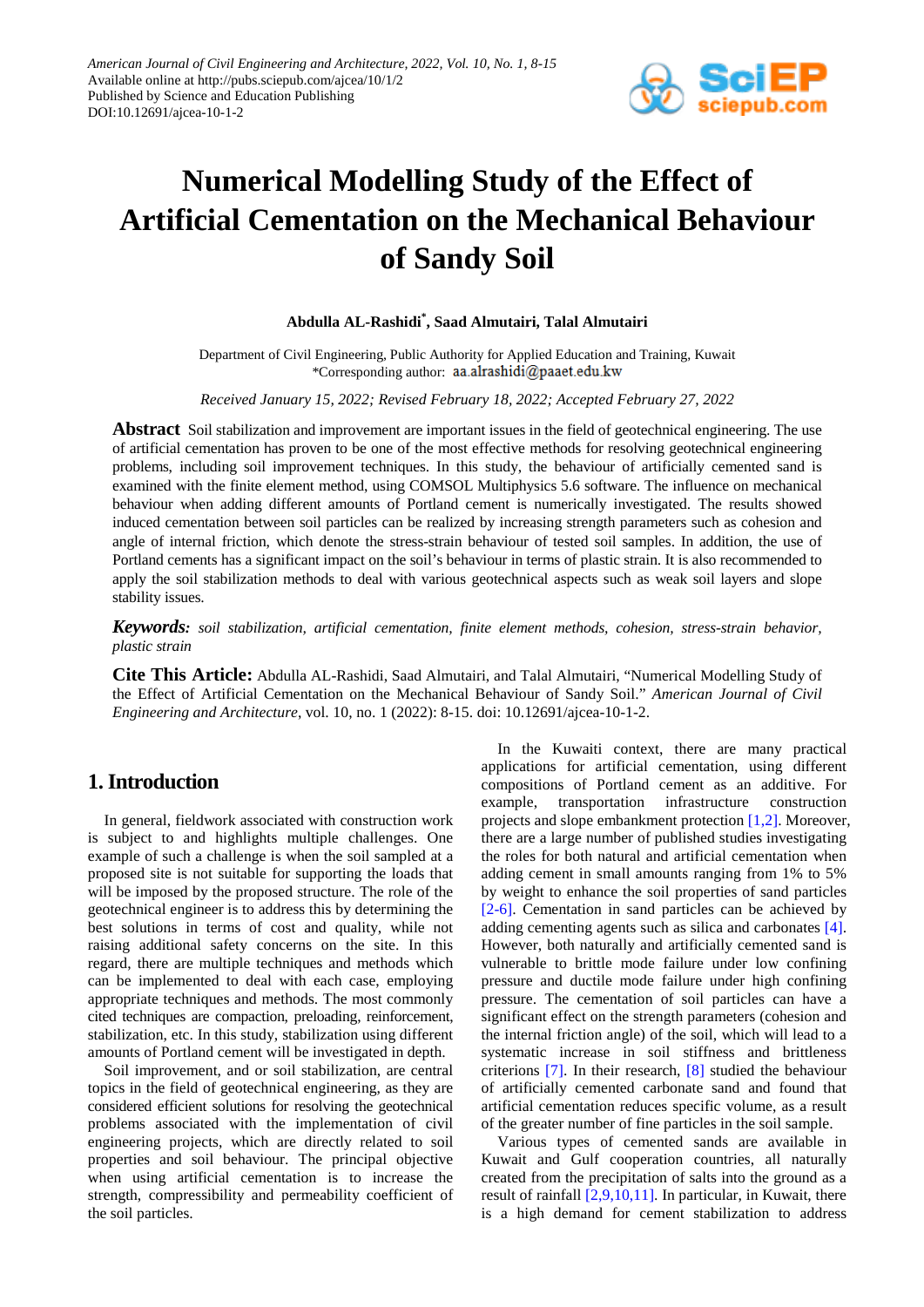frequent soil problems associated with construction works, such as those related to replacing or stabilizing soft or loose soil layers to achieve larger weight bearing capacity in cases of relatively small deformations [\[2\].](#page-7-1) In this study, the effect of using 1%, 2%, or 4% by weight of Portland cement on sand in Kuwait will be investigated using experimental tests, including a triaxial test. In addition, the behaviour of soil will be investigated numerically applying finite element methods. The focus will be directed towards investigating the behaviour of soil to achieve adequate yield and plastic strain values. The plastic deformation of soil grains describes important issues associated with postulated micro-mechanisms that have been derived and applied [\[12\].](#page-7-5)

This study will be conducted using the Mohr-coulomb constitutive model, which will provide an adequate means to investigate the effects of Portland cement additives once added, and will also provide an important view point regarding numerical modelling analysis taking into consideration other variable parameters, such as using different confining pressures to apply deviator stress to soil samples.

## **2. Methodology**

## **2.1. Testing Program**

The data collected for this study, including that detailing experimental results pertaining to soil properties, was taken from [\[2\],](#page-7-1) which describes sandy soil samples extracted from a depth of 1.0 to 1.5 m in the Umalhiman area of the southern part of Kuwait. The artificially cemented soil samples were prepared in a laboratory, with the desired amount of cement added to proper amount of sand for each specimen. 1%, 2%, 4% weights of Portland cement were added to the samples in order to create artificial cemented sands. The fine particles constitute 10.2% of the total soil particles, and the mean diameter of the soil particles is 0.32. The soil distribution curve is shown in [Figure 1,](#page-1-0) and a summary of these soil properties is listed in [Table 1.](#page-1-1)

The main objective of this research is to numerically investigate the effect of artificial cementation on the mechanical behaviour of the soil samples using a finite element method based on COMSOL Multiphysics 5.6 software. The software allows for a wide range of engineering problems to be simulated and analysed. For this study, the structural mechanics physics and stationery physics interfaces will be employed.

The use of numerical modelling techniques is an important, effective and helpful step. It provides a wide range of options that researchers can benefit from when developing their research objectives, instead of having to rely solely on the available experimental results. One of the chief components of numerical modelling is the validation stage. This stage will assist in finding the appropriate model and identify an effective model for use in the proposed modelling geometr[y \[13\].](#page-7-6) 

The triaxial experimental results collated by [\[2\]](#page-7-1) will be validated using the proposed numerical model for this study, which shares the same geometry and soil properties. The main experimental results for the drained triaxial tests are listed in [Table 2,](#page-1-2) and the proposed geometry is shown in [Figure 2.](#page-2-0) After conducting the simulation, the results will be obtained and then compared with those obtained from the experimental results. After this, the model will be extended to fulfil the objectives of this study by conducting a more advanced analysis.

<span id="page-1-0"></span>

**Figure 1.** Grain size distribution curve (data collected fro[m \[2\]\)](#page-7-1)

<span id="page-1-2"></span><span id="page-1-1"></span>

|                                                                                            | <b>Peak Parameters</b> |                         |                               |                         | <b>Residual parameters</b> |             |                                    |
|--------------------------------------------------------------------------------------------|------------------------|-------------------------|-------------------------------|-------------------------|----------------------------|-------------|------------------------------------|
| % of Cement                                                                                | Cohesion<br>(kPa)      |                         | Angle of internal<br>friction |                         | Cohesion<br>(kPa)          |             | Angle of internal<br>friction      |
| $\bf{0}$                                                                                   | $\theta$               |                         | 41.8                          |                         | $\theta$                   |             | 41.8                               |
|                                                                                            | 60                     |                         | 46.5                          |                         | 0                          |             | 41.8                               |
| 2                                                                                          | 70                     |                         | 48                            |                         | 0                          |             | 41.5                               |
| 4                                                                                          | 165                    |                         | 49                            |                         | $\Omega$                   |             | 41.5                               |
| Table 2. Strength parameters obtained from drained triaxial test (data collected from [2]) |                        |                         |                               |                         |                            |             |                                    |
| <b>Test type</b>                                                                           | <b>Water content</b>   | <b>Specific gravity</b> | <b>Liquid Limit</b>           | <b>Plasticity Index</b> | $C_{\rm u}$                | $C_{\rm z}$ | <b>Unified Soil Classification</b> |
|                                                                                            | 4.10%                  | 2.68                    | NP                            | NP                      | 6                          | 1.185       | SW-SM                              |

**Table 1. Strength parameters obtained from drained triaxial test(data collected from [\[2\]\)](#page-7-1)**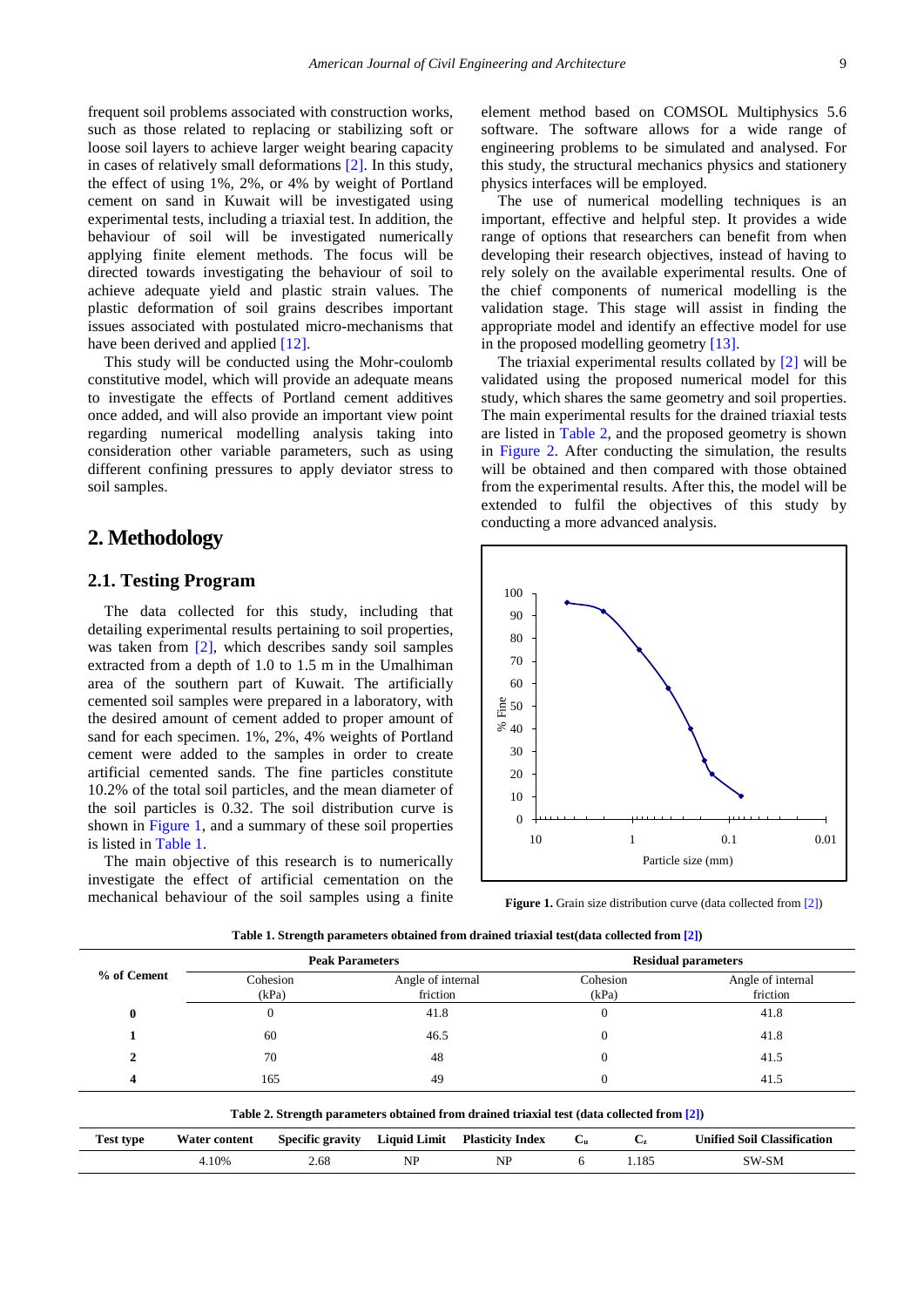<span id="page-2-0"></span>Prescribed displacement Axis of Symmetry Confining Pressure

Figure 2. Geometric configuration of the proposed model

#### **2.2. Numerical Model**

In addition to collecting data from experimental tests, numerical modelling is chiefly employed in research to achieve the study objectives. The numerical modelling will be conducted using COMSOL Multiphysics software. This software is widely used to resolve finite elements problems, and has a wide range of features and different physics modules that enable users to use it smoothl[y \[14\].](#page-7-7)

As stated above, the study conducted by  $[2]$  will be considered for validation purposes in this study. [\[2\]](#page-7-1) used cylindrical samples with a 71 mm diameter and a 150 mm in length. He conducted a series of consolidation undrained triaxial tests at 100 kPa, 200 kPa, 300 kPa and 400 kPa.

The proposed model geometry is shown in [Figure 2.](#page-2-0) A 2-D geometry is modelled implementing similar validation study dimensions. In addition, the same properties as those reported in the validation study were employed, and a Mohr-coulomb constitutive model applied for the used sand. Deviator stresses and confining stresses, from two different numerical investigation cases at 100 kPa and 200 kPa, were applied to simulate the triaxial test on the soil sample. After validating the numerical model by comparing the results from both the experimental and the numerical modelling and having attained acceptable results, the numerical model was extended to ascertain the study objectives. This involved applying different parameters and loads to investigate the effects of artificial cementation using different Portland cement amounts as stated above, to establish the mechanical behaviour of the sand. To establish the boundaries of the proposed numerical model (se[e Figure 2\)](#page-2-0), a fixed base geometry was used to prevent movement in both the vertical and horizontal directions, and a prescribed displacement applied to the upper part of the geometry to enable the software to calculate the stresses with different displacements up to the greatest displacement. Finally, the model was meshed with mapped meshing [\(Figure 3\)](#page-2-1).

<span id="page-2-1"></span>

**Figure 3.** Finite elements mesh

Symmetry is considered for geometry as it saves computational time from the simulation using COMSOL Multiphysics 5.6 software. A 2-D mapped meshing format was assumed for meshing.

## **2.3. Soil Behaviour**

The best and most effective way to study the mechanical behaviours of engineering materials and specifically soil is illustrated with the stress-strain diagram. The effect of applied loads on soil samples (the confining pressure and deviator stress) will be shown in the stressstrain diagram from the point of first applying loads, passing through ultimate stress and ending with the failure point, at which the sample will collapse. Moreover, the properties and the characteristic of the constitutive model employed will be presented. For example, the Mohrcoulomb constitutive model which is widely used to model the behaviour of soil in different engineering practices will be the principal guide for analysing the results obtained in the stress-strain diagram. The main Mohr-coulomb constitutive model parameters are cohesion and internal friction angles. Both parameters will have primary effects on the mechanical behaviour of the soil samples, certainly when using differing amounts of Portland cement materials. This will be discussed in detail in the results and discussion sections of this research.

According to plasticity theory, effective strain or shear strain intensity represents the total deformation and or distortion of material elements [\[15,16\].](#page-7-8) The unrecoverable area after the yield limit of the strain is reached is called effective plastic strain [\[17\].](#page-7-9) In terms of the elastic strain behaviour of soil; when the applied stress reaches the failure point the stress is constant, whereas in cases of plastic strain behaviour, the strain would behave differently. In other words, the strain or certainly the plastic strain would remain constant, decreasing or increasing according to the soil's properties. This would provide an advanced opportunity to focus on the post-failure behaviour of the soil. In geotechnical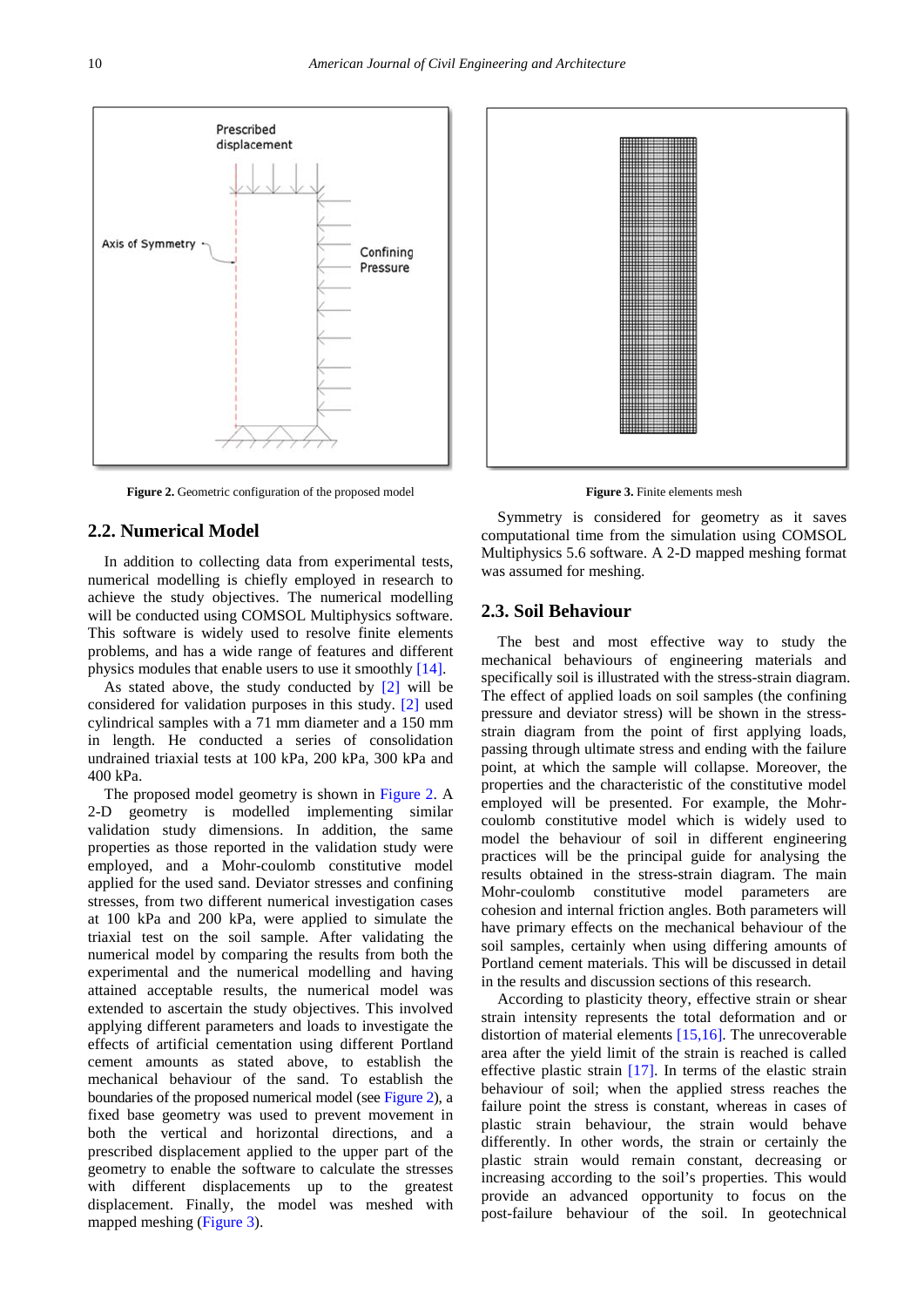engineering, predicting the post-failure behaviour of soil is important, especially, when considering the boundary value practices for different geotechnical modelling applications, such as the failure at different points under a footing [\[18\].](#page-7-10)

Total strain  $(\varepsilon)$  is determined by the following equatio[n \[18\]:](#page-7-10)

$$
\varepsilon = \varepsilon^e + \varepsilon^p \tag{1}
$$

Where  $\varepsilon^e$  and  $\varepsilon^p$  are elastic and plastic strain, respectively.

# **3. Results and Discussions**

<span id="page-3-0"></span>The numerical validation component of this study is shown in [Figure 4.](#page-3-0) The validation was conducted at two

different confining pressures 100 kPa and 200 kPa in the experimental undrained triaxial tests. It can be seen that the graphs for both the experimental and numerical modelling show high consistency and agreement, with small variances ranging between 0.95% and 4.92%. This falls within an acceptable range for many finite element modelling applications.

After validating the experimental results, the numerical model was extended and simulated with COMSOL Multiphysics software. The stress-strain curves were determined by simulating drained triaxial tests that represent axial strain versus deviator stress with different confining pressures, as well as considering different Portland cement amounts, as presented in [Figure 5.](#page-3-1)



**Figure 4.** Validation of the proposed model

<span id="page-3-1"></span>

**Figure 5.** Deviator stress versus Axial strain for different cement amounts and confining pressures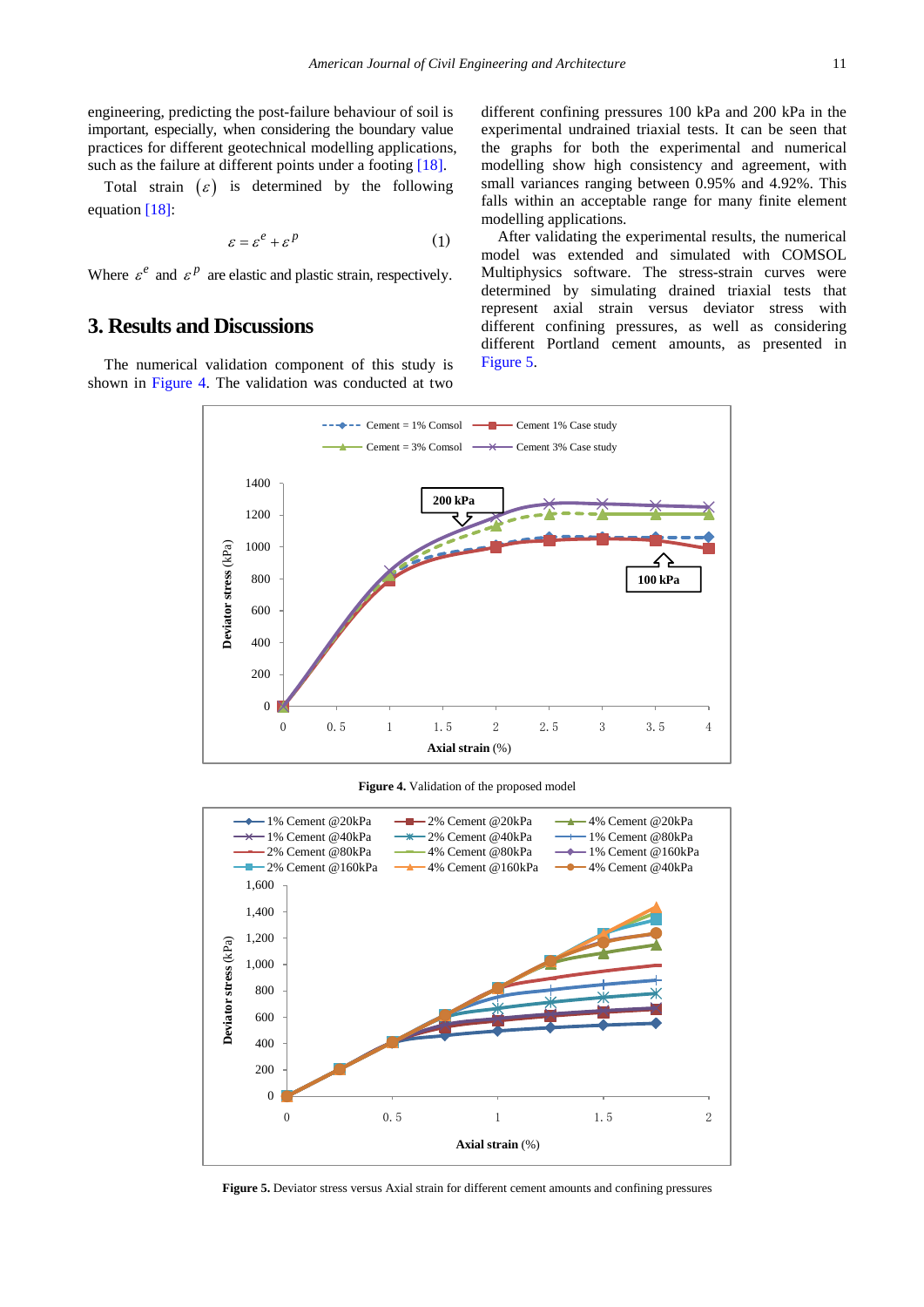<span id="page-4-0"></span>

**Figure 6.** Stress path for different confining pressures

Deviator stress is calculated by the following:

$$
Deviator stress = \sigma'_1 - \sigma'_3 \tag{2}
$$

Where  $\sigma_1$  is the vertical force and  $\sigma_3$  is the horizontal force (confining pressure)

From [Figure 5,](#page-3-1) it can be noted that all cases behave in a similar pattern, starting with an elastic linear line, and then at a certain point starting with plastic behaviour with constant plastic strain. This can be explained by employing a constitutive model (Mohr-coulomb) that is widely used for representing the behaviour of soil in different engineering practices. In addition, the effect of confining pressure magnitudes, as well as the Portland cement additives is clear. It can be described thus; as the confining pressure increases the stress deviators induced in the soil sample increase, thereby increasing the cement additives.

The stress path was determined from the numerical modelling results of the tested soil according to the following equations [\[19\]:](#page-7-11)

$$
P' = \frac{\sigma'_{1+}\sigma'_3}{2} \tag{3}
$$

$$
q' = \frac{\sigma'_{1-}\sigma'_{3}}{2} \tag{4}
$$

[Figure 6](#page-4-0) represents the stress path of the numerical model for the tested sand with different cement contents and different confining pressures. The failure envelopes are linear, and where the effect of adding cement to the soil is clear, the soil failure envelope increased with greater amounts of cement.

The effect of confining pressure and, specifically, use of artificial cementation, on soil behaviour in terms of plastic strain is clearly represented in [Figure 7](#page-5-0) and [Figure 8.](#page-6-0) 

From these Figures it is apparent that increasing the confining pressure led to a reduction in the plastic regions of the soil samples and the use of artificial cementation in differing amounts has a significant effect on minimising the plastic regions in the soil samples tested. Moreover, the use of 4% Portland cement totally eliminated the effect of plastic strain in the soil samples, which would otherwise be explained by the high strength of the soil resulting from the high cementation bond. This would also require greater focus to be placed on the effect of the amount of used cement on soil sample cohesion.

It is generally accepted that it is reasonable to examine the type of strain-stress by evaluating the behaviour of the tested material for ductility and brittleness criterions under the applied load. This is essential when dealing with steel or concrete materials. For soil and specifically sand, and in this study where artificial cementation is directly affecting strength parameters, particularly cohesion, it is important to look at the brittleness property in relation to different cement formulations. This will give a clear indication of the effect of using different cement formulations on the ductility properties of the tested sand samples. For this purpose, the brittleness index  $(I_B)$  is calculated using the following equation [\[20,21\]:](#page-7-12)

$$
I_B = \frac{q_{fmax}}{q_{res}} - 1\tag{5}
$$

Where,  $q_f$  and  $q_u$  are the peak and residual stresses, respectively.

The calculated brittleness index is 0.435, 0.687 and 2.976 when using 1%, 2% and 4% of Portland cement with soil samples respectively. Hence, artificial cementation has a significant effect on the tested soil samples in terms of increasing their ductility.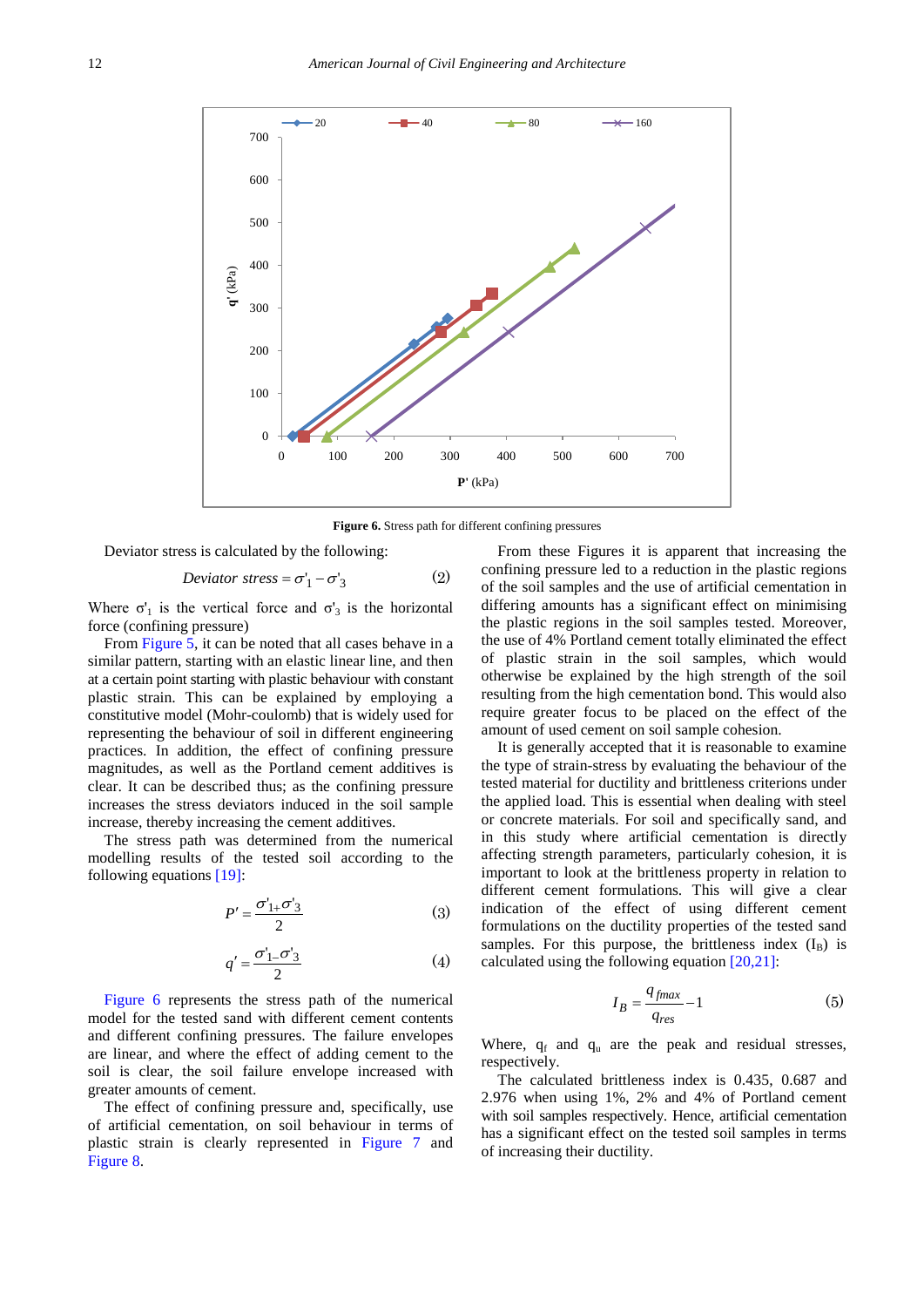<span id="page-5-0"></span>

**Figure 7.** Plastic strain for different cement contents for deviator stress of 20 kPa and 40 kPa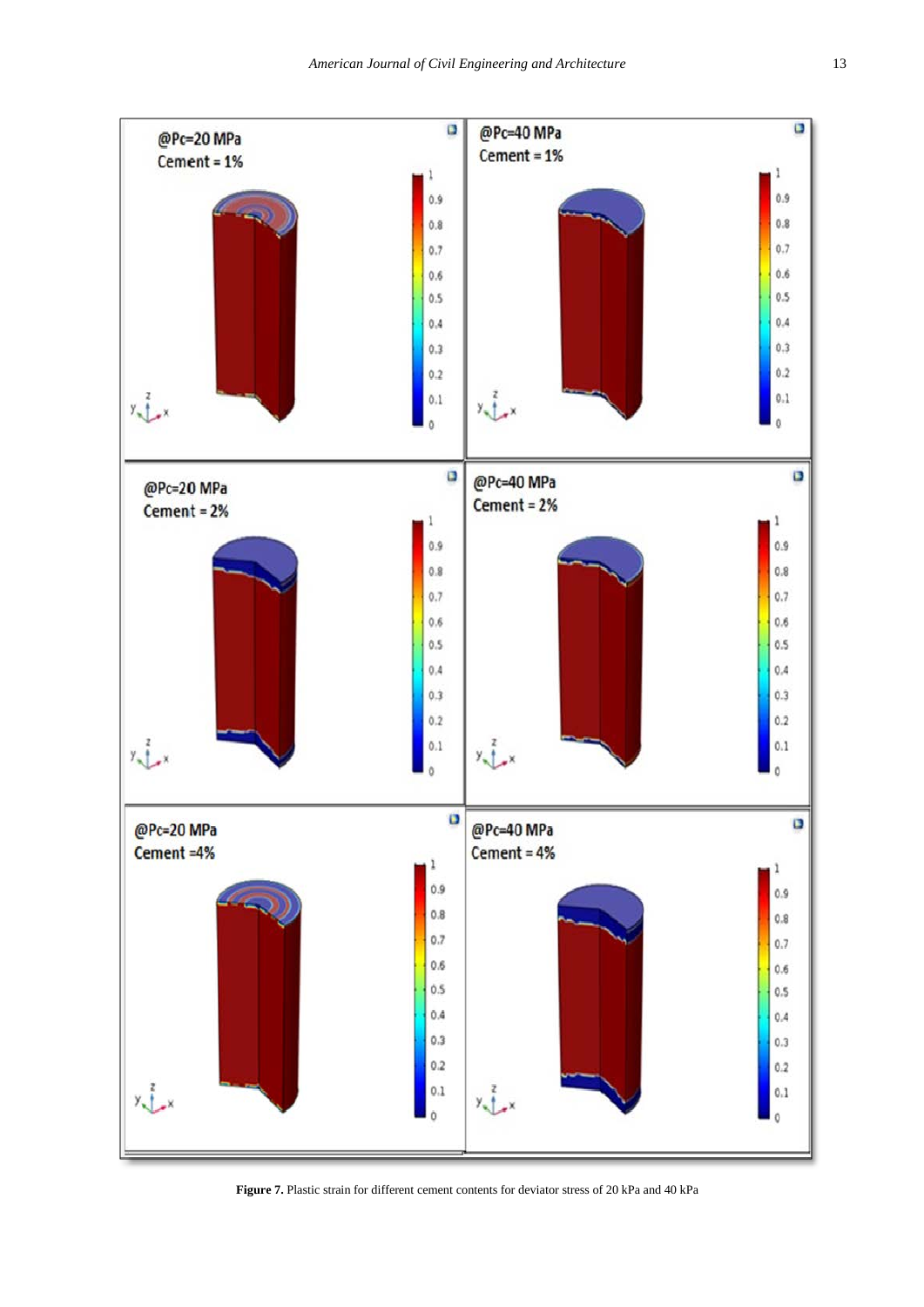<span id="page-6-0"></span>

**Figure 8.** Plastic strain for different cement contents for deviator stress of 80 kPa and 160 kPa